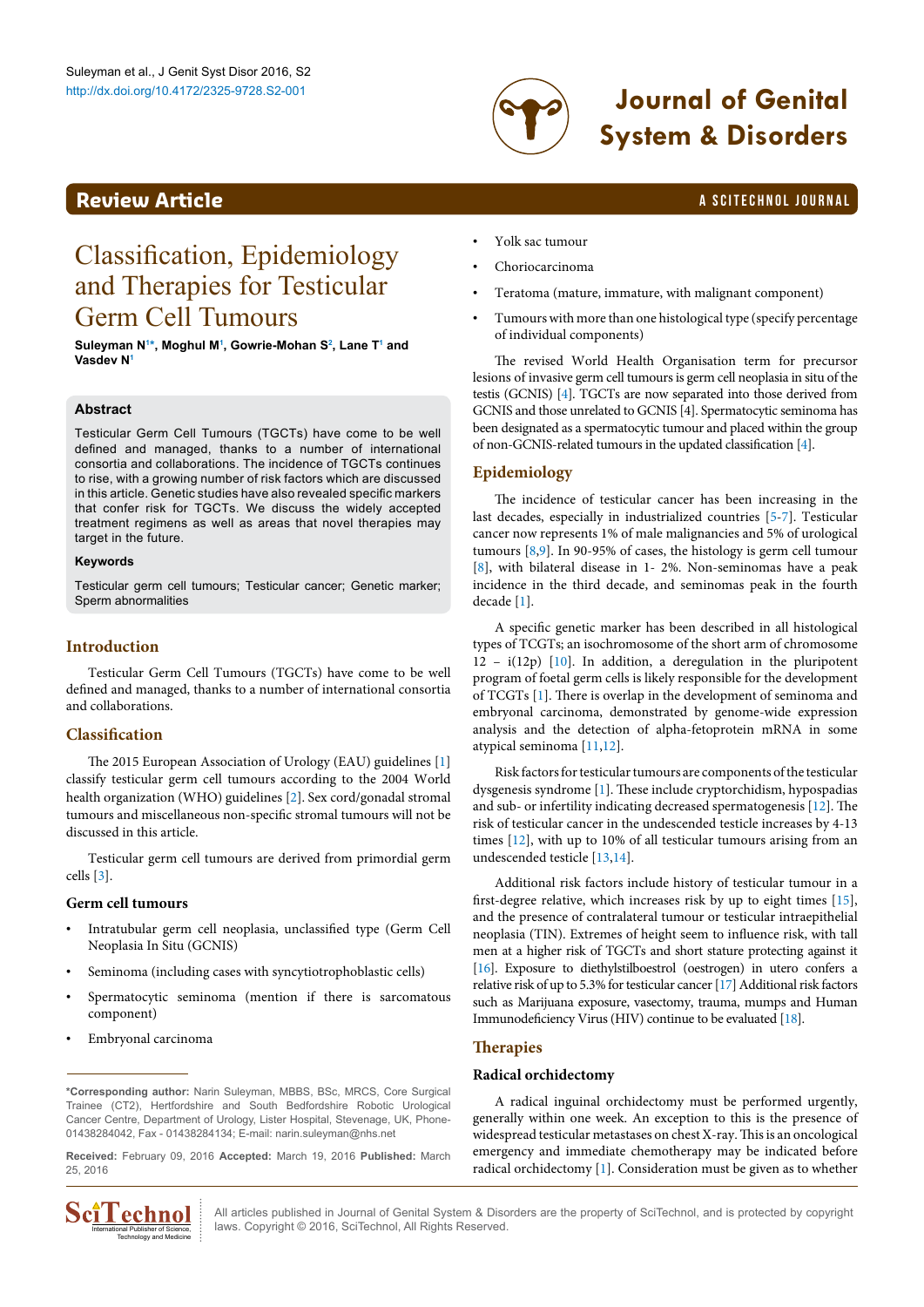the contralateral side must be biopsied. Men aged under 40 with a contralateral testis volume of less than 12ml are at 34% risk of Intratubular germ-call neoplasia (ITGCN) on biopsy [\[19\]](#page-2-8). Risk factors for ITGCN also include a normal volume undescended testis and subfertility, therefore biopsy should also be considered [\[19](#page-2-8)].

#### **Adjuvant therapies for TGCT**

The requirement for further therapy after radical orchidectomy depends on the clinical and pathological staging of the malignancy. The American Joint Committee on Cancer (AJCC) staging classification is used primarily in the UK, as summarized in Table 1 [\[1](#page-1-4)].

#### **Stage I TGCTs**

• Seminomas

Options for seminoma are surveillance, one cycle of adjuvant carboplatin chemotherapy or adjuvant irradiation of the paraortic lymphatics (1). Of the patients who opt for surveillance, up to 20% will relapse, with relapse rates of 4% in those having either chemotherapy or radiotherapy [\[20\]](#page-2-9). Treatment options after local relapse are either radiotherapy or Bleomycin, Etoposide and Cisplatin (BEP) chemotherapy [\[1\]](#page-1-4). The only option following systemic relapse is BEP chemotherapy [1].

#### • Non-seminomatous TCGTs

Risk of non-seminomatous TCGT is stratified according to whether vascular invasion or not. Treatment options include surveillance, adjuvant chemotherapy with two cycles of BEP chemotherapy or nerve sparing retroperitoneal lymph node dissection (RPLND [[1](#page-1-4)]). The patient should be counseled bearing in mind that vascular invasion is the most important prognostic factor for distant relapse [\[1](#page-1-4)]. Independent of vascular invasion, all non-seminomatous TCGTs are associated with a 30% relapse rate with surveillance alone, after radical orchidectomy alone [\[20](#page-2-9)].

**Metastatic TGCTs:** The treatment of metastatic disease is based on the International Germ Cell Cancer Collaborative Group (IGCCCG) prognostic classification [[21](#page-2-10)].

• IIA/B Seminoma

The usual therapeutic option is chemotherapy, either three cycles of BEP or four cycles of Etoposide and Cisplatin (EP) only. Radiotherapy is occasionally an option [\[22\]](#page-2-11).

• IIA/B Non-seminomatous TCGTs

Patients who are classified in the good prognosis group [[20](#page-2-9)] can be offered three cycles of BEP chemotherapy, extending treatment to four cycles in the intermediate and poor prognosis groups [[20](#page-2-9)]. Subsequently, if there is residual mass, RPLND is performed, with salvage chemotherapy if the histology is positive [[22\]](#page-2-11).

• Stages IIC and III

Patients with a good prognosis [[21\]](#page-2-10) are offered three cycles of BEP, which is extended to four cycles in the intermediate prognosis group [[21](#page-2-10)[,22](#page-2-11)]. The recommendation [\[21](#page-2-10)] is that poor prognosis patients are enrolled in trials and receive either four cycles of BEP or Cisplastin, Etoposide and Ifosfamide (PEI/VIP) chemotherapy [\[22\]](#page-2-11).

### **Novel Therapeutic Targets**

It has been postulated that TGCTs begin as intratubular germ cell neoplasia unclassified (IGCNU), which is a product of suppressed apoptosis, increased proliferation and accumulation of mutation

*doi:http://dx.doi.org/10.4172/2325-9728.S2-001*

| <b>Table 1:</b> AJCC stage groupings as compared to TNM classification (T= primary |  |
|------------------------------------------------------------------------------------|--|
| tumour, $N =$ lymph nodes, $M =$ distant metastasis, $S =$ serum tumour markers).  |  |

| <b>Stage</b>                                           | <b>TNM Classification</b>                                                                                                                                                                                                           |
|--------------------------------------------------------|-------------------------------------------------------------------------------------------------------------------------------------------------------------------------------------------------------------------------------------|
| Stage I                                                | pT1-4, N0, M0, SS                                                                                                                                                                                                                   |
| Stage II<br>IIA<br>IIВ<br>ШC                           | Any pT/Tx, N1-3, M0, SX<br>Any pT/Tx, N1, M0, SX<br>Any pT/Tx, N1, M0, S1<br>Any pT/Tx, N2, M0, S0<br>Any pT/Tx, N2, M0, S1<br>Any pT/Tx, N3, M0, S0<br>Any pT/Tx, N3, M0, S1                                                       |
| Stage III<br><b>IIIA</b><br><b>IIIB</b><br><b>IIIC</b> | Any pT/Tx, any N, M1, SX<br>Any pT/Tx, any N, M1a, S0<br>Any pT/Tx, any N, M1a, S1<br>Any pT/Tx, N1-3, M1a, S0<br>Any pT/Tx, any N, M1a, S2<br>Any pT/Tx, N1-3, M0, S3<br>Any pT/Tx, any N, M1a, S3<br>Any pT/Tx, any N, M1b, any S |

in gonocytes [[23](#page-2-12)]. Invasive TGCTs show gain of chromosome 12p and single gene mutations are uncommon [[23](#page-2-12)]. Different histologic subtypes have different gene expression profiles, likely due to epigenetic regulation [[23](#page-2-12)]. Resistance to chemotherapy has been linked to karyotype aberrations, single-gene mutations and epigenetic regulation of gene expression [[23](#page-2-12)].

The discovery of novel biomarkers will aid further discrimination between histological subgroups of TGCTs and are potential targets for novel treatments for this malignancy [\[24\]](#page-2-13). Genome-wide association studies have also implicated gene loci that predispose to development of TGCTs [\[3](#page-1-8)]. The functions of the proteins encoded by these genes go some way to explain the development and dissemination of TGCTs and thus have clinical relevance for management of these tumours [[3\]](#page-1-8).

#### **References**

- <span id="page-1-4"></span>1. [Albers P, Albrecht W, Algaba F, Bokemeyer C, Cohn-Cedermark, et al. \(2015\)](http://uroweb.org/wp-content/uploads/11-Testicular-Cancer_LR1.pdf)  [Guidelines on Testicular Cancer: 2015 Update. Eur Urol 68: 1054-1068.](http://uroweb.org/wp-content/uploads/11-Testicular-Cancer_LR1.pdf)
- 2. [Eble JN, Sauter G, Epstein JI, Sesterhenn I A \(2004\) WHO Histological](https://www.iarc.fr/en/publications/pdfs-online/pat-gen/bb7/BB7.pdf)  [Classification of Testis Tumours](https://www.iarc.fr/en/publications/pdfs-online/pat-gen/bb7/BB7.pdf) Lyon, IARC Press.
- <span id="page-1-8"></span>3. [Gilbert D, Rapley E, Shipley J \(2011\) Testicular Germ Cell Tumours:](http://www.nature.com/nrc/journal/v11/n4/abs/nrc3021.html)  [Predisposition Genes and the Male Germ Cell Niche. Nat Rev Cancer 11:](http://www.nature.com/nrc/journal/v11/n4/abs/nrc3021.html) [278-288.](http://www.nature.com/nrc/journal/v11/n4/abs/nrc3021.html)
- 4. [Moch H, Cubilla AL, Humphrey PA, Reuterd VE and Ulbrighte TM \(2016\) The](http://www.europeanurology.com/article/S0302-2838(16)00206-2/abstract/the-2016-who-classification-of-tumours-of-the-urinary-system-and-male-genital-organs-part-a-renal-penile-and-testicular-tumours)  [2016 WHO Classification of Tumours of the Urinary System and Male Genital](http://www.europeanurology.com/article/S0302-2838(16)00206-2/abstract/the-2016-who-classification-of-tumours-of-the-urinary-system-and-male-genital-organs-part-a-renal-penile-and-testicular-tumours)  [Organs—Part A: Renal, Penile, and Testicular Tumours. Eur Urol.](http://www.europeanurology.com/article/S0302-2838(16)00206-2/abstract/the-2016-who-classification-of-tumours-of-the-urinary-system-and-male-genital-organs-part-a-renal-penile-and-testicular-tumours)
- <span id="page-1-0"></span>5. [Huyghe E, Matsuda T, Thonneau P \(2003\) Increasing Incidence Of Testicular](http://www.ncbi.nlm.nih.gov/pubmed/12796635)  [Cancer Worldwide: A Review. J Urol 170: 05-11.](http://www.ncbi.nlm.nih.gov/pubmed/12796635)
- 6. [Jemal A, Siegel R, Ward E, Hao Y, Xu J, et al. \(2009\) Cancer Statistics, 2009.](http://www.ncbi.nlm.nih.gov/pubmed/19474385)  [CA Cancer J Clin. 59: 225-249.](http://www.ncbi.nlm.nih.gov/pubmed/19474385)
- <span id="page-1-1"></span>7. [Nigam M, Aschebrook-Kilfoy B, Shikanov S, Eggener S \(2015\) Increasing](http://www.ncbi.nlm.nih.gov/pubmed/25030752)  [incidence of testicular cancer in the United States and Europe between 1992](http://www.ncbi.nlm.nih.gov/pubmed/25030752)  [and 2009. World J Urol 33: 623-631.](http://www.ncbi.nlm.nih.gov/pubmed/25030752)
- <span id="page-1-2"></span>8. [La Vecchia C, Bosetti C, Lucchini F, Bertuccio P, Negri E, et al. \(2010\)](http://www.ncbi.nlm.nih.gov/pubmed/19948741)  [Cancer Mortality in Europe, 2000-2004, and an Overview of Trends Since](http://www.ncbi.nlm.nih.gov/pubmed/19948741)  [1975. Ann Oncol 21: 1323-1360.](http://www.ncbi.nlm.nih.gov/pubmed/19948741)
- <span id="page-1-3"></span>9. [Curado MP, Edwards B, Shin HR, Storm H, Ferlay J, et al. \(2007\) Cancer](http://www.iarc.fr/en/publications/pdfs-online/epi/sp160/)  [Incidence in Five Continents Vol. IX. IARC Scientific Publication](http://www.iarc.fr/en/publications/pdfs-online/epi/sp160/) 160.
- <span id="page-1-5"></span>10. Bosl GJ, Motzer RJ (1997) Testicular Germ-Cell Cancer. New Eng J Med 337**:** 242-254.
- <span id="page-1-6"></span>11. [Looijenga LH, Gillis AJ, Stoop H, Hersmus R and Oosterhuis JW \(2007\)](http://www.ncbi.nlm.nih.gov/pubmed/17573854)  [Relevance of Micrornas in Normal and Malignant Development, including](http://www.ncbi.nlm.nih.gov/pubmed/17573854)  [Human Testicular Germ Cell Tumours. Int J Androl 30: 304-314.](http://www.ncbi.nlm.nih.gov/pubmed/17573854)
- <span id="page-1-7"></span>12. [Reuter VE \(2005\) Origins and Molecular Biology of Testicular Germ Cell](http://www.ncbi.nlm.nih.gov/pubmed/15761466)  [Tumors. Mod Pathol 2: S51-S60.](http://www.ncbi.nlm.nih.gov/pubmed/15761466)